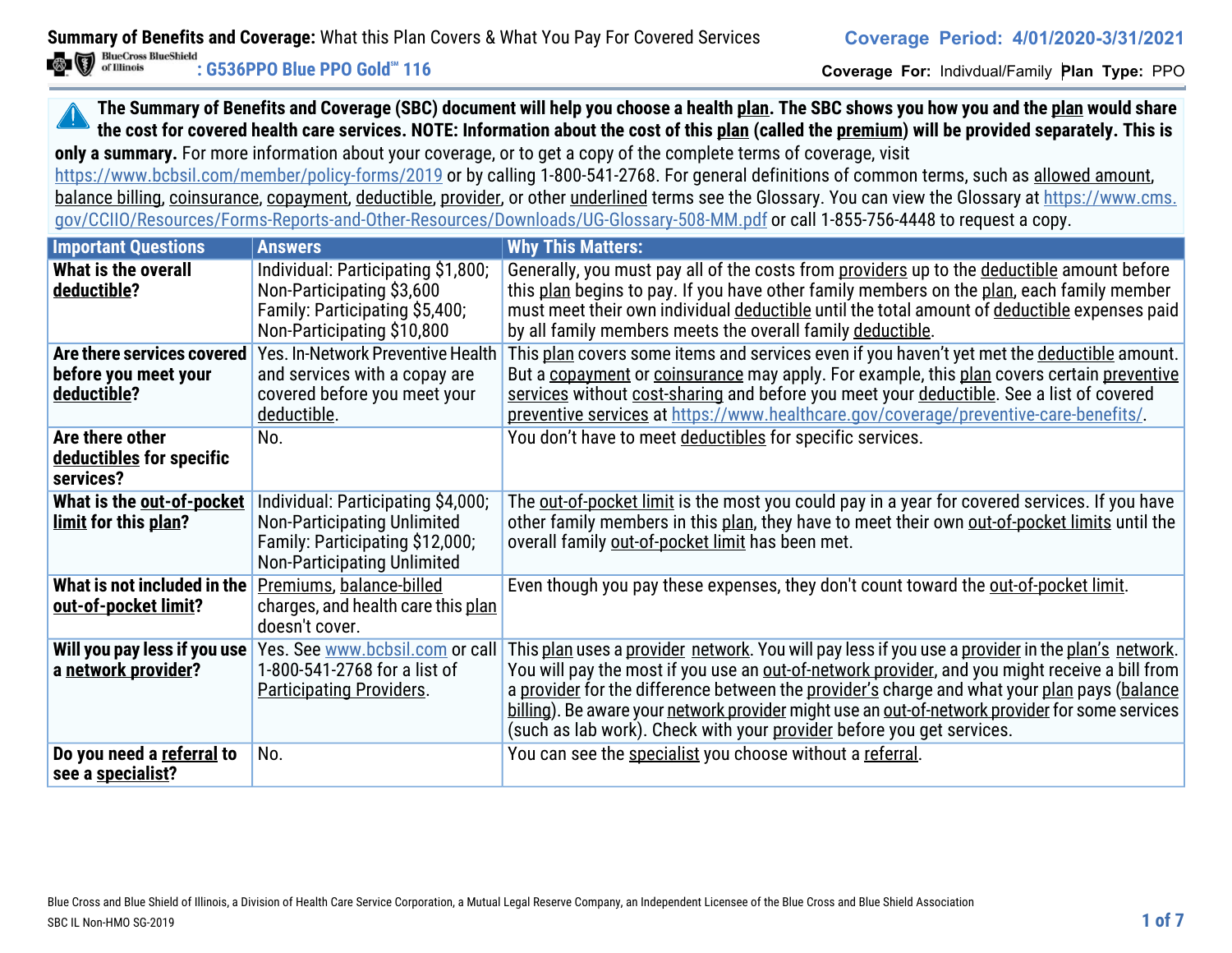All **copayment** and **coinsurance** costs shown in this chart are after your **deductible** has been met, if a **deductible** applies.

|                                                    |                                                     |                                                           | <b>What You Will Pay</b>                                               |                                                                                                                                                                    |
|----------------------------------------------------|-----------------------------------------------------|-----------------------------------------------------------|------------------------------------------------------------------------|--------------------------------------------------------------------------------------------------------------------------------------------------------------------|
| <b>Common</b><br><b>Medical Event</b>              | <b>Services You May Need</b>                        | <b>Participating Provider</b><br>(You will pay the least) | <b>Non-Participating</b><br><b>Provider</b><br>(You will pay the most) | <b>Limitations, Exceptions, &amp; Other Important</b><br><b>Information</b>                                                                                        |
|                                                    | Primary care visit to treat an<br>injury or illness | \$20/visit; deductible does<br>not apply                  | 40% coinsurance                                                        | Virtual Visits: \$20/visit. See your benefit<br>booklet* for details.                                                                                              |
| If you visit a health care<br>provider's office or | Specialist visit                                    | \$40/visit; deductible does<br>not apply                  | 40% coinsurance                                                        | None                                                                                                                                                               |
| clinic                                             | Preventive care/screening/<br>immunization          | No Charge; deductible<br>does not apply                   | 40% coinsurance                                                        | You may have to pay for services that aren't<br>preventive. Ask your provider if the services<br>needed are preventive. Then check what your<br>plan will pay for. |
| If you have a test                                 | Diagnostic test (x-ray, blood<br>work)              | 10% coinsurance                                           | 40% coinsurance                                                        | Preauthorization may be required; see your<br>benefit booklet* for details.                                                                                        |
|                                                    | Imaging (CT/PET scans, MRIs) 10% coinsurance        |                                                           | 40% coinsurance                                                        |                                                                                                                                                                    |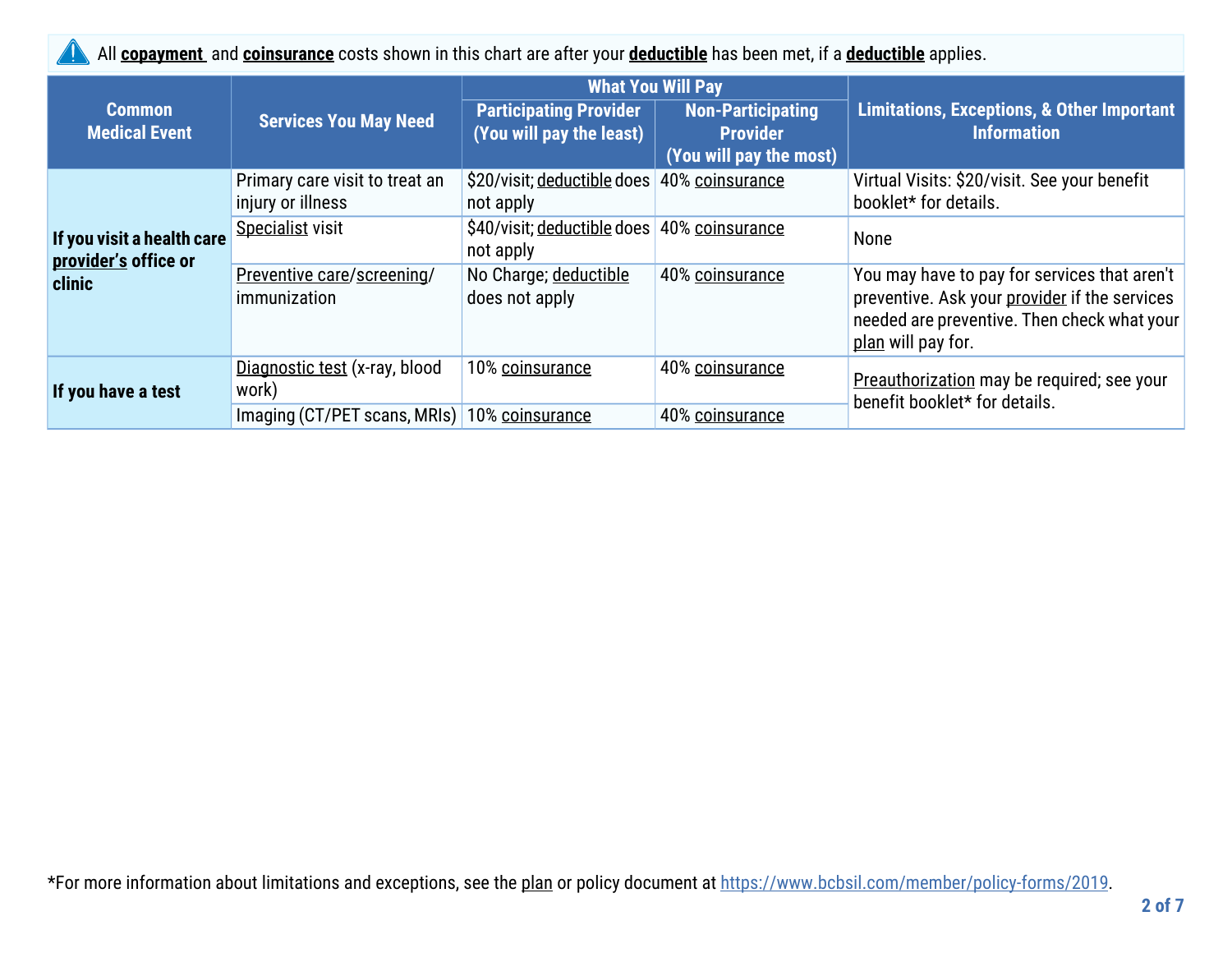|                                           |                               | <b>What You Will Pay</b>                                  |                                             |                                                                                          |
|-------------------------------------------|-------------------------------|-----------------------------------------------------------|---------------------------------------------|------------------------------------------------------------------------------------------|
| <b>Common</b><br><b>Medical Event</b>     | <b>Services You May Need</b>  | <b>Participating Provider</b><br>(You will pay the least) | <b>Non-Participating</b><br><b>Provider</b> | <b>Limitations, Exceptions, &amp; Other Important</b><br><b>Information</b>              |
|                                           |                               |                                                           | (You will pay the most)                     |                                                                                          |
|                                           | Preferred generic drugs       | Retail - Preferred - No                                   | Retail - \$10/prescription;                 |                                                                                          |
|                                           |                               | Charge                                                    | deductible does not apply                   |                                                                                          |
|                                           |                               | Non-Preferred -                                           |                                             |                                                                                          |
|                                           |                               | \$10/prescription                                         |                                             |                                                                                          |
|                                           |                               | Mail - No Charge;                                         |                                             |                                                                                          |
|                                           |                               | deductible does not apply                                 |                                             |                                                                                          |
|                                           | Non-preferred generic drugs   | Retail - Preferred -                                      | Retail - \$20/prescription;                 |                                                                                          |
| If you need drugs to                      |                               | \$10/prescription                                         | deductible does not apply                   | Limited to a 30-day supply at retail (or a                                               |
| treat your illness or                     |                               | Non-Preferred -                                           |                                             | 90-day supply at a network of select retail                                              |
| condition                                 |                               | \$20/prescription                                         |                                             | pharmacies). Up to a 90-day supply at mail                                               |
|                                           |                               | Mail - \$30/prescription;<br>deductible does not apply    |                                             | order. Specialty drugs limited to a 30-day                                               |
| More information about                    | Preferred brand drugs         | Retail - Preferred -                                      | Retail - \$55/prescription;                 | supply. Payment of the difference between                                                |
| prescription drug                         |                               | \$35/prescription                                         | deductible does not apply                   | the cost of a brand name drug and a generic                                              |
| coverage is available at                  |                               | Non-Preferred -                                           |                                             | may also be required if a generic drug is<br>available. All Out-of-Network prescriptions |
| https://www.myprime.                      |                               | \$55/prescription                                         |                                             | are subject to a 50% additional charge after                                             |
| com/content/dam/                          |                               | Mail - \$105/prescription;                                |                                             | the applicable copay/coinsurance. Additional                                             |
| prime/memberportal/                       |                               | deductible does not apply                                 |                                             | charge will not apply to any deductible or                                               |
| forms/AuthorForms/<br>HIM/2019/2019_IL_6T | Non-preferred brand drugs     | Retail - Preferred -                                      | Retail - \$95/prescription;                 | out-of-pocket amounts. You may be eligible                                               |
| HIM.pdf                                   |                               | \$75/prescription                                         | deductible does not apply                   | to synchronize your prescription refills, please                                         |
|                                           |                               | Non-Preferred -                                           |                                             | see your benefit booklet* for details.                                                   |
|                                           |                               | \$95/prescription                                         |                                             |                                                                                          |
|                                           |                               | Mail - \$225/prescription;                                |                                             |                                                                                          |
|                                           |                               | deductible does not apply                                 |                                             |                                                                                          |
|                                           | Preferred specialty drugs     | \$150/prescription;                                       | \$150/prescription;                         |                                                                                          |
|                                           |                               | deductible does not apply                                 | deductible does not apply                   |                                                                                          |
|                                           | Non-Preferred specialty drugs | \$250/prescription;                                       | \$250/prescription;                         |                                                                                          |
|                                           |                               | deductible does not apply                                 | deductible does not apply                   |                                                                                          |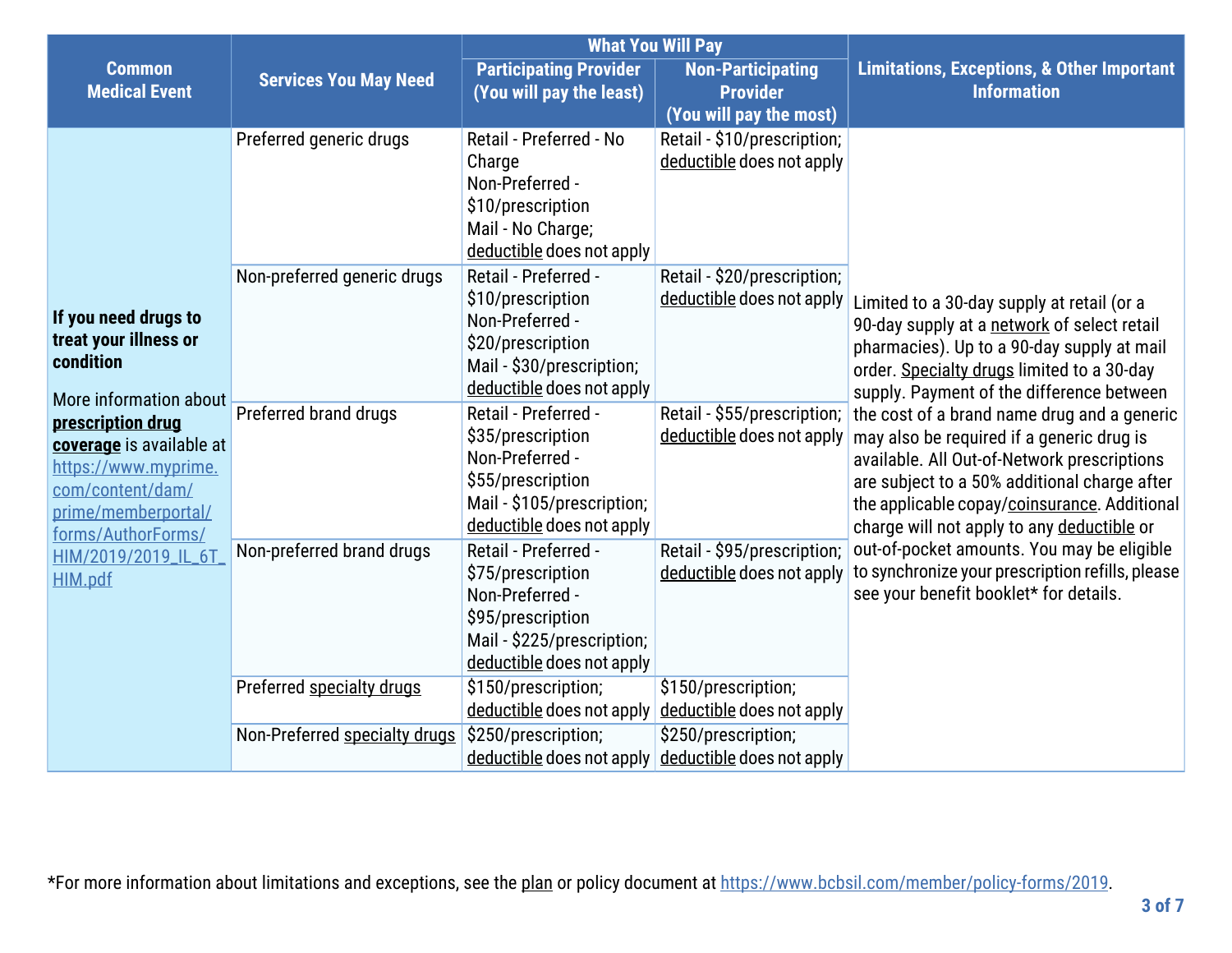|                                                                  |                                              |                                                                           | <b>What You Will Pay</b>                    |                                                                                                                                           |  |
|------------------------------------------------------------------|----------------------------------------------|---------------------------------------------------------------------------|---------------------------------------------|-------------------------------------------------------------------------------------------------------------------------------------------|--|
| <b>Common</b><br><b>Medical Event</b>                            | <b>Services You May Need</b>                 | <b>Participating Provider</b><br>(You will pay the least)                 | <b>Non-Participating</b><br><b>Provider</b> | <b>Limitations, Exceptions, &amp; Other Important</b><br><b>Information</b>                                                               |  |
|                                                                  |                                              |                                                                           | (You will pay the most)                     |                                                                                                                                           |  |
|                                                                  | Facility fee (e.g., ambulatory               | \$150/visit plus 10%                                                      | \$250/visit plus 40%                        | Preauthorization may be required. Abortion                                                                                                |  |
| If you have outpatient                                           | surgery center)                              | coinsurance                                                               | coinsurance                                 | is not covered except in limited                                                                                                          |  |
| surgery                                                          | Physician/surgeon fees                       | 10% coinsurance                                                           | 40% coinsurance                             | circumstances.<br>For Outpatient Infusion Therapy, see your<br>benefit booklet* for details.                                              |  |
|                                                                  | <b>Emergency room care</b>                   | \$400/visit plus 10%<br>coinsurance                                       | \$400/visit plus 10%<br>coinsurance         | None                                                                                                                                      |  |
| If you need immediate<br>medical attention                       | <b>Emergency medical</b><br>transportation   | 10% coinsurance                                                           | 10% coinsurance                             | Preauthorization may be required for<br>non-emergency transportation; see your<br>benefit booklet* for details.                           |  |
|                                                                  | <b>Urgent care</b>                           | \$75/visit; deductible does 40% coinsurance<br>not apply                  |                                             | None                                                                                                                                      |  |
| If you have a hospital<br>stay                                   | Facility fee (e.g., hospital                 | \$200/visit plus 10%                                                      | \$300/visit plus 40%                        | Preauthorization required. Preauthorization                                                                                               |  |
|                                                                  | room)                                        | coinsurance                                                               | coinsurance                                 | penalty: \$1,000 or 50% of the eligible charge                                                                                            |  |
|                                                                  | Physician/surgeon fees                       | 10% coinsurance                                                           | 40% coinsurance                             | In-Network, \$500 Out-of-Network. See your<br>benefit booklet* for details.                                                               |  |
| If you need mental<br>health, behavioral<br>health, or substance | <b>Outpatient services</b>                   | \$20/office visits or 10%<br>coinsurance for other<br>outpatient services | 40% coinsurance                             | Outpatient: Preauthorization may be required;<br>see your benefit booklet* for details. Inpatient:                                        |  |
| abuse services                                                   | Inpatient services                           | \$200/visit plus 10%<br>coinsurance                                       | \$300/visit plus 40%<br>coinsurance         | Preauthorization required.                                                                                                                |  |
|                                                                  | Office visits                                | Primary Care: \$20<br>Specialist: \$40;<br>deductible does not apply      | 40% coinsurance                             | Copay applies to first prenatal visit (per<br>pregnancy). Cost sharing does not apply to<br>certain preventive services. Depending on the |  |
| If you are pregnant                                              | Childbirth/delivery professional<br>services | 10% coinsurance                                                           | 40% coinsurance                             | type of services, coinsurance may apply.<br>Maternity care may include tests and services                                                 |  |
|                                                                  | Childbirth/delivery facility                 | \$200/visit plus 10%                                                      | \$300/visit plus 40%                        | described elsewhere in the SBC (i.e.                                                                                                      |  |
|                                                                  | services                                     | coinsurance                                                               | coinsurance                                 | ultrasound).                                                                                                                              |  |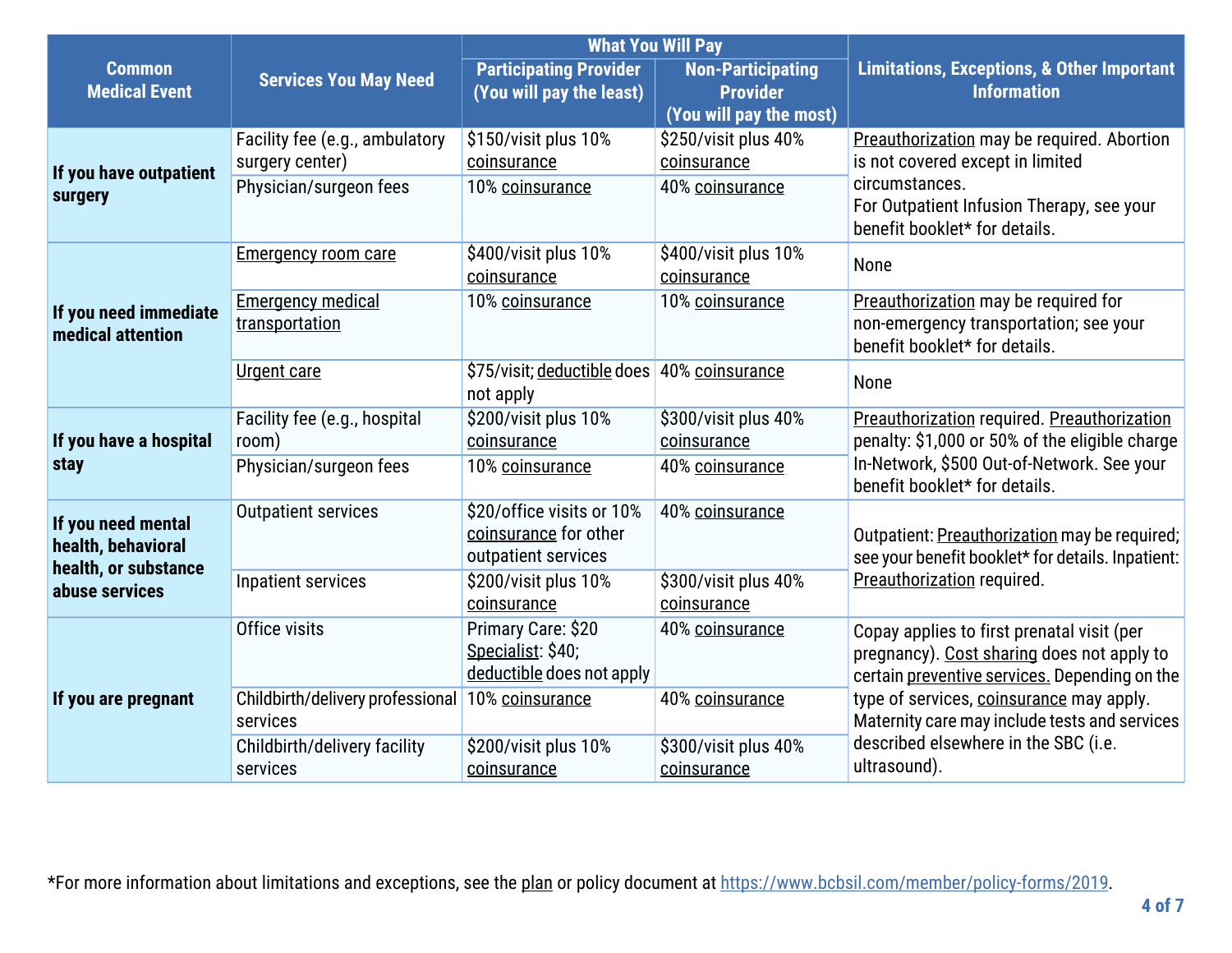|                                                                                                            |                                |                                                                         | <b>What You Will Pay</b>                                               |                                                                             |  |
|------------------------------------------------------------------------------------------------------------|--------------------------------|-------------------------------------------------------------------------|------------------------------------------------------------------------|-----------------------------------------------------------------------------|--|
| <b>Common</b><br><b>Medical Event</b>                                                                      | <b>Services You May Need</b>   | <b>Participating Provider</b><br>(You will pay the least)               | <b>Non-Participating</b><br><b>Provider</b><br>(You will pay the most) | <b>Limitations, Exceptions, &amp; Other Important</b><br><b>Information</b> |  |
|                                                                                                            | Home health care               | 10% coinsurance                                                         | 40% coinsurance                                                        |                                                                             |  |
| If you need help                                                                                           | <b>Rehabilitation services</b> | 10% coinsurance                                                         | 40% coinsurance                                                        |                                                                             |  |
| recovering or have<br>other special health<br>needs                                                        | <b>Habilitation services</b>   | 10% coinsurance                                                         | 40% coinsurance                                                        | Preauthorization may be required.                                           |  |
|                                                                                                            | Skilled nursing care           | 10% coinsurance                                                         | 40% coinsurance                                                        |                                                                             |  |
|                                                                                                            | Durable medical equipment      | 10% coinsurance                                                         | 40% coinsurance                                                        |                                                                             |  |
|                                                                                                            | <b>Hospice services</b>        | 10% coinsurance                                                         | 40% coinsurance                                                        |                                                                             |  |
|                                                                                                            | Children's eye exam            | No Charge; deductible<br>does not apply                                 | <b>Not Covered</b>                                                     | One visit per year. See your benefit booklet*<br>for details.               |  |
| If your child needs<br>Children's glasses<br>No Charge; deductible<br>dental or eye care<br>does not apply | <b>Not Covered</b>             | One pair of glasses per year. See your benefit<br>booklet* for details. |                                                                        |                                                                             |  |
|                                                                                                            | Children's dental check-up     | 30% coinsurance                                                         | 50% coinsurance                                                        | None                                                                        |  |

## **Excluded Services & Other Covered Services:**

from accidental injuries, scars, tumors, or

diseases)

|                                                                                                                                                                                                                                                        | Services Your Plan Generally Does NOT Cover (Check your policy or plan document for more information and a list of any other excluded services.) |                                                                                                                                             |
|--------------------------------------------------------------------------------------------------------------------------------------------------------------------------------------------------------------------------------------------------------|--------------------------------------------------------------------------------------------------------------------------------------------------|---------------------------------------------------------------------------------------------------------------------------------------------|
| • Abortion (Except where a pregnancy is the result •<br>of rape or incest, or for a pregnancy which, as<br>certified by a physician, places the woman in<br>danger of death unless an abortion is performed)<br>• Acupuncture<br>• Dental care (Adult) | Long-term care<br>Non-emergency care when traveling outside the • Weight loss programs<br>U.S.                                                   | • Routine eye care (Adult)                                                                                                                  |
| Other Covered Services (Limitations may apply to these services. This isn't a complete list. Please see your plan document)                                                                                                                            |                                                                                                                                                  |                                                                                                                                             |
| • Bariatric surgery<br>• Chiropractic care (Limited to 25 visits per calendar<br>year.)<br>• Cosmetic surgery (Only for the correction of<br>congenital deformities or conditions resulting                                                            | Hearing aids (Two covered every 36 months for<br>children or bone anchored)<br>Infertility treatment (4 per benefit period)                      | Private-duty nursing (With the exception of<br>inpatient private duty nursing)<br>• Routine foot care (Only in connection with<br>diabetes) |

\*For more information about limitations and exceptions, see the plan or policy document at https://www.bcbsil.com/member/policy-forms/2019.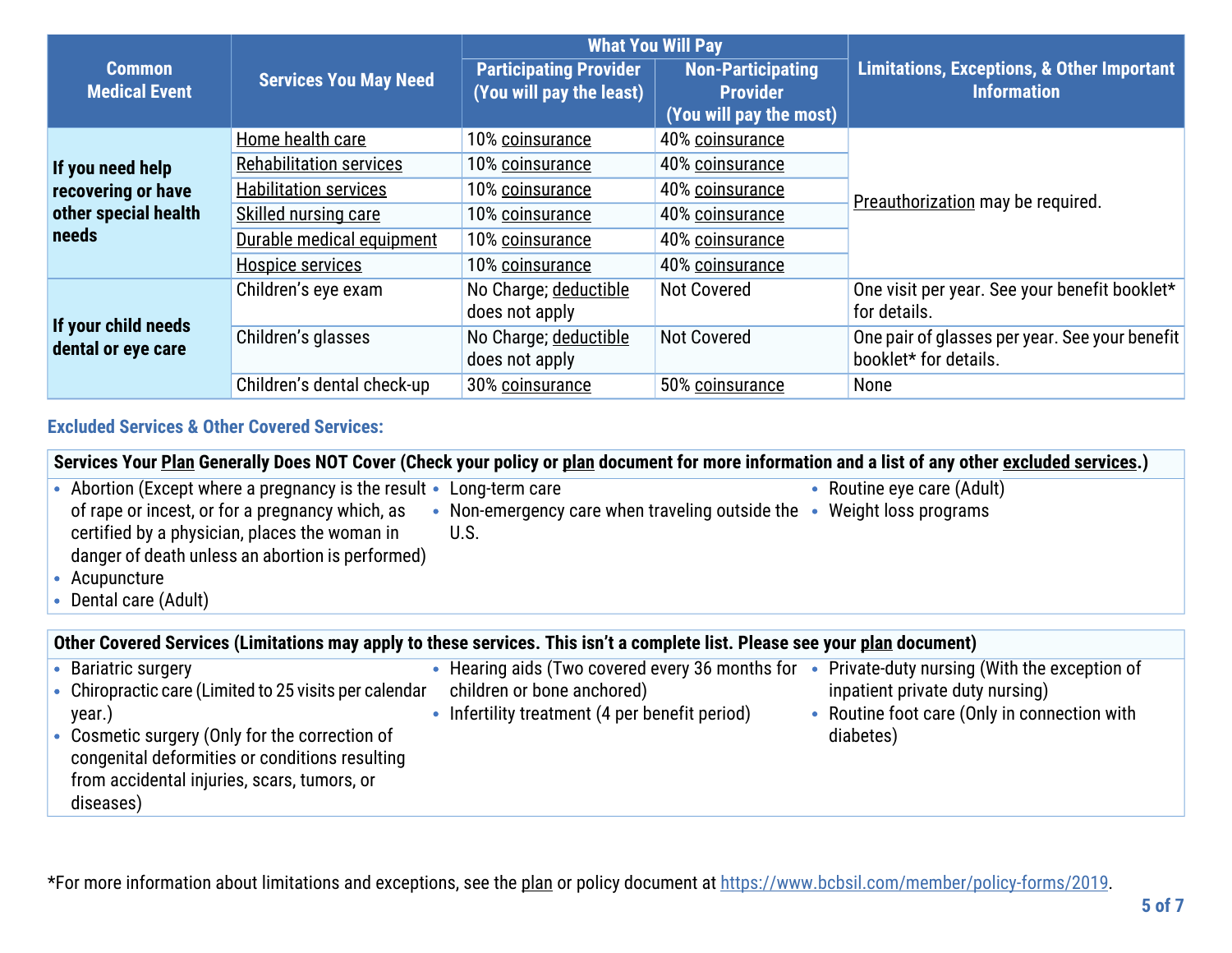**Your Rights to Continue Coverage:** There are agencies that can help if you want to continue your coverage after it ends. The contact information for those agencies is: the plan at 1-800-541-2768, U.S. Department of Labor's Employee Benefits Security Administration at 1-866-444-EBSA (3272) or www.dol.gov/ ebsa/healthreform, or Department of Health and Human Services, Center for Consumer Information and Insurance Oversight, at 1-877-267-2323 x61565 or www.cciio.cms.gov. Other coverage options may be available to you too, including buying individual insurance coverage through the Health Insurance Marketplace. For more information about the Marketplace, visit www.HealthCare.gov or call 1-800-318-2596.

**Your Grievance and Appeals Rights:** There are agencies that can help if you have a complaint against your plan for a denial of a claim. This complaint is called a grievance or appeal. For more information about your rights, look at the explanation of benefits you will receive for that medical claim. Your plan documents also provide complete information to submit a claim, appeal, or a grievance for any reason to your plan. For more information about your rights, this notice, or assistance, contact: Blue Cross and Blue Shield of Illinois at 1-800-541-2768 or visit www.bcbsil.com, or contact the U.S. Department of Labor's Employee Benefits Security Administration at 1-866-444-EBSA (3272) or visit www.dol.gov/ebsa/healthreform.

Additionally, a consumer assistance program can help you file your appeal. Contact the Illinois Department of Insurance at (877) 527-9431 or visit http:// insurance.illinois.gov.

## **Does this plan provide Minimum Essential Coverage? Yes**

If you don't have Minimum Essential Coverage for a month, you'll have to make a payment when you file your tax return unless you qualify for an exemption from the requirement that you have health coverage for that month.

**Does this plan meet the Minimum Value Standards? Yes**

If your plan doesn't meet the Minimum Value Standards, you may be eligible for a premium tax credit to help you pay for a plan through the Marketplace.

#### **Language Access Services:**

Spanish (Español): Para obtener asistencia en Español, llame al 1-800-541-2768. Tagalog (Tagalog): Kung kailangan ninyo ang tulong sa Tagalog tumawag sa 1-800-541-2768. Chinese (中文): 如果需要中文的帮助,请拨打这个号码 1-800-541-2768. Navajo (Dine): Dinek'ehgo shika at'ohwol ninisingo, kwiijigo holne' 1-800-541-2768.

*To see examples of how this plan might cover costs for a sample medical situation, see the next section.*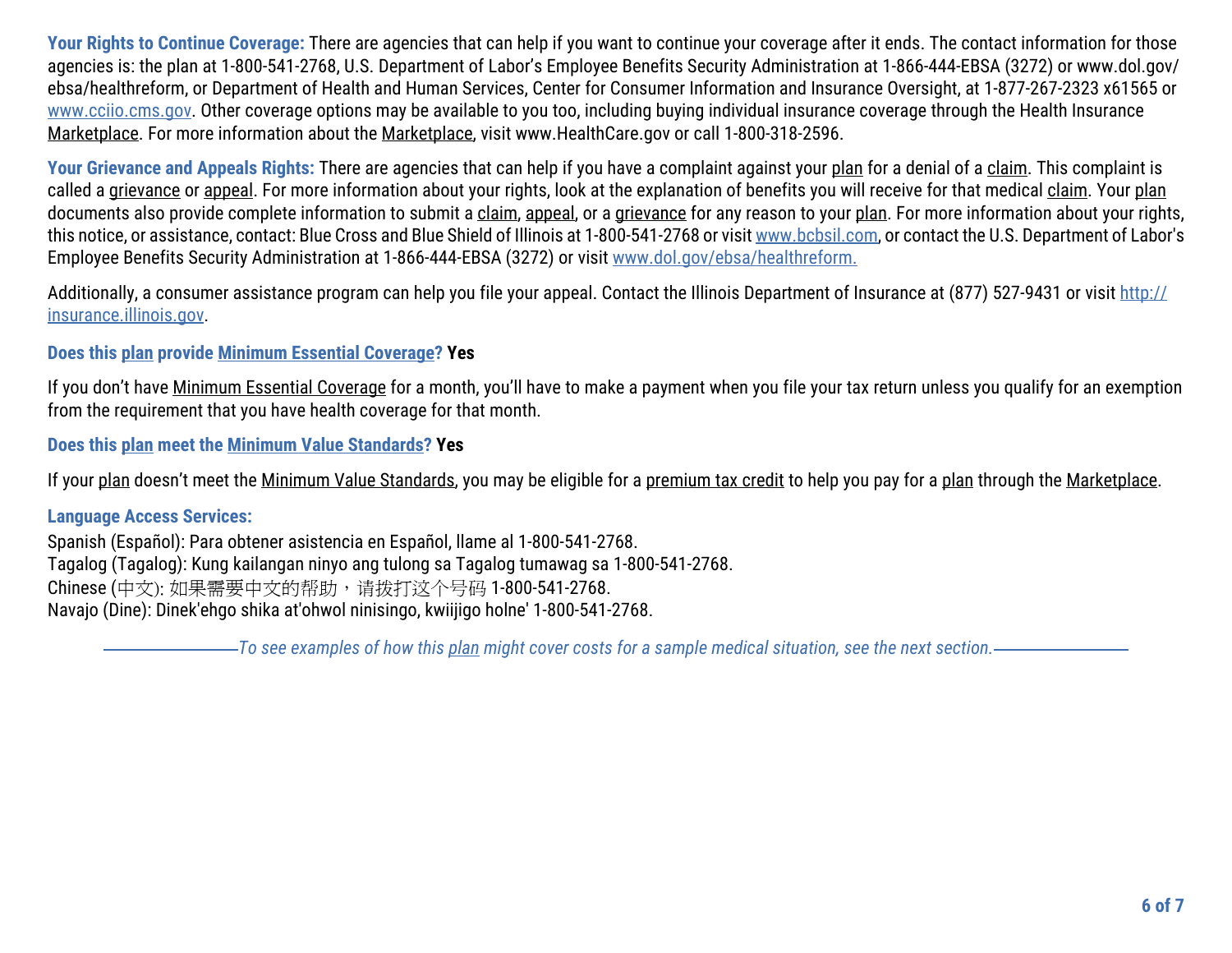#### **About These Coverage Examples:**



**This is not a cost estimator.** Treatments shown are just examples of how this plan might cover medical care. Your actual costs will be different depending on the actual care you receive, the prices your providers charge, and many other factors. Focus on the cost sharing amounts (deductibles, copayments and coinsurance) and excluded services under the plan. Use this information to compare the portion of costs you might pay under different health plans. Please note these coverage examples are based on self-only coverage.

| <b>Peg is Having a Baby</b><br>(9 months of in-network pre-natal care and a<br>hospital delivery) |               | <b>Managing Joe's type 2 Diabetes</b><br>(a year of routine in-network care of a<br>well-controlled condition) |               | <b>Mia's Simple Fracture</b><br>(in-network emergency room visit and follow up<br>care) |              |
|---------------------------------------------------------------------------------------------------|---------------|----------------------------------------------------------------------------------------------------------------|---------------|-----------------------------------------------------------------------------------------|--------------|
| The plan's overall deductible                                                                     | \$1,800       | The plan's overall deductible                                                                                  | \$1,800       | The plan's overall deductible                                                           | \$1,800      |
| Specialist                                                                                        | \$40          | Specialist                                                                                                     | \$40          | Specialist                                                                              | \$40         |
| $\blacksquare$ Hospital (facility)                                                                | $$200 + 10\%$ | <b>Hospital (facility)</b>                                                                                     | $$200 + 10\%$ | $\blacksquare$ Hospital (facility)                                                      | $$200 + 10%$ |
| <b>■ Other</b>                                                                                    | 10%           | ∎ Other                                                                                                        | 10%           | $\blacksquare$ Other                                                                    | 10%          |
| This EXAMPLE event includes services like:                                                        |               | This EXAMPLE event includes services like:                                                                     |               | This EXAMPLE event includes services like:                                              |              |
| Specialist office visits (prenatal care)                                                          |               | Primary care physician office visits (including                                                                |               | Emergency room care (including medical supplies)                                        |              |

Childbirth/Delivery Professional Services Childbirth/Delivery Facility Services Diagnostic tests (*ultrasounds and blood work*) Specialist visit (*anesthesia*)

| <b>Total Example Cost</b>       | \$12,800 |
|---------------------------------|----------|
| In this example. Peg would pay: |          |

| <b>Cost Sharing</b>        |         |  |  |
|----------------------------|---------|--|--|
| <b>Deductibles</b>         | \$1,800 |  |  |
| Copayments                 | \$200   |  |  |
| Coinsurance                | \$1,100 |  |  |
| What isn't covered         |         |  |  |
| Limits or exclusions       | \$60    |  |  |
| The total Peg would pay is | \$3,160 |  |  |

*disease education*) Diagnostic tests (*blood work*) Prescription drugs Durable medical equipment (*glucose meter*)

| <b>Total Example Cost</b> | \$7,400 |
|---------------------------|---------|
|---------------------------|---------|

## **In this example, Joe would pay:**

| <b>Cost Sharing</b>        |         |
|----------------------------|---------|
| <b>Deductibles</b>         | \$1,800 |
| Copayments                 | \$700   |
| Coinsurance                | \$10    |
| What isn't covered         |         |
| Limits or exclusions       | \$60    |
| The total Joe would pay is | \$2,570 |

# **Hospital (facility)** \$200 + 10%

#### **ices like**:

Emergency room care (*including medical supplies*) Diagnostic test (*x-ray*) Durable medical equipment (*crutches*) Rehabilitation services (*physical therapy*)

| <b>Total Example Cost</b> | \$1,900 |
|---------------------------|---------|
|---------------------------|---------|

#### **In this example, Mia would pay:**

| <b>Cost Sharing</b>        |         |  |
|----------------------------|---------|--|
| <b>Deductibles</b>         | \$1,400 |  |
| Copayments                 | \$400   |  |
| Coinsurance                | \$0     |  |
| What isn't covered         |         |  |
| Limits or exclusions       | \$0     |  |
| The total Mia would pay is | \$1,800 |  |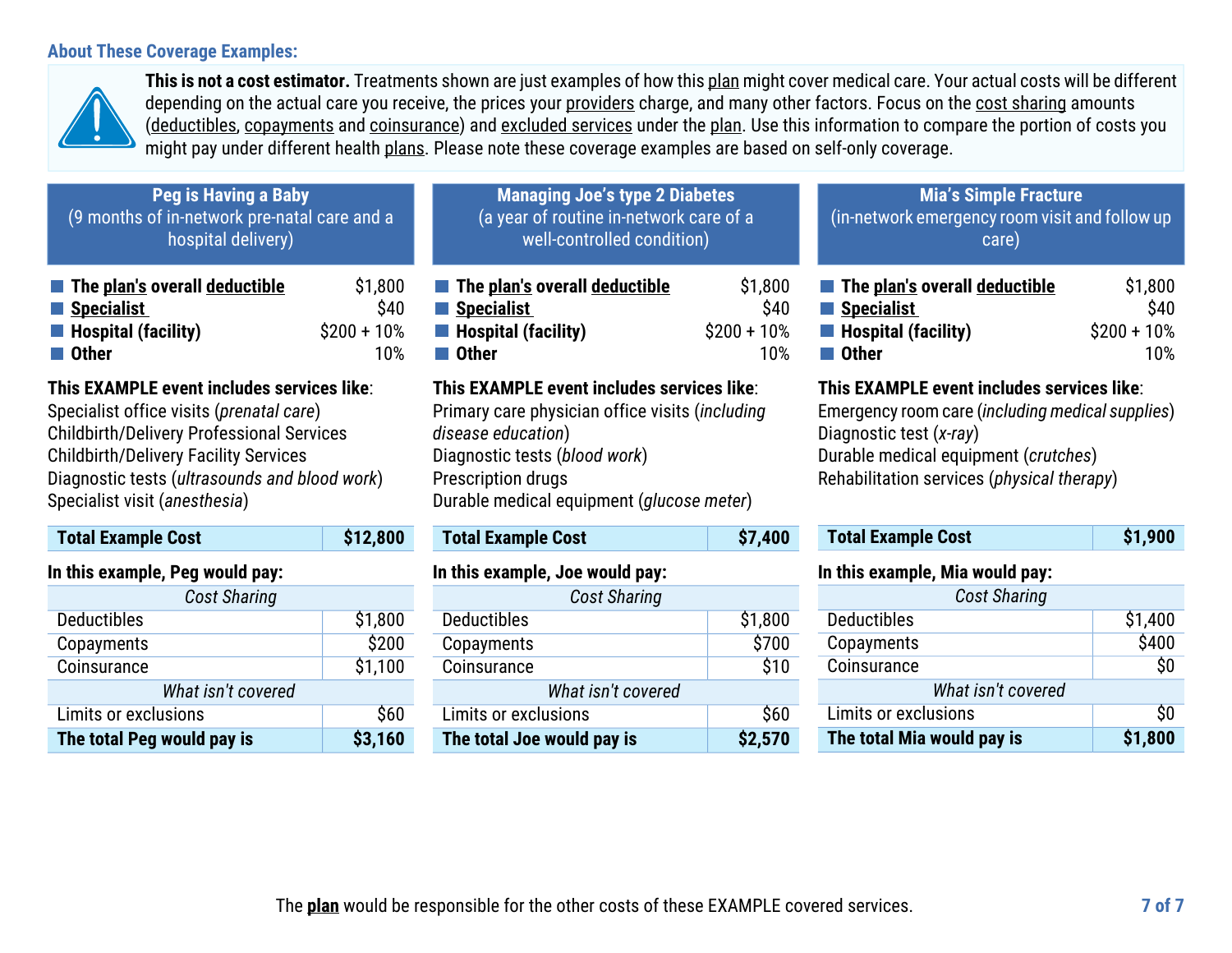

If you, or someone you are helping, have questions, you have the right to get help and information in your language at no cost. To speak to an interpreter, call the customer service number on the back of your member card. If you are not a member, or don't have a card, call 855-710-6984.

| العربية            | إن كان لديك أو لدى شخص تساعده أسئلة، فلديك الحق في الحصول على المساعدة والمعلومات المنافع النحائ الى التلاء المركع من مع من المحرم على نفع الملح المنكرر على ظهر بطاقة عضويتك. فإن لم تكن عضوًا، أو                                                                                                                                                                                                    |
|--------------------|--------------------------------------------------------------------------------------------------------------------------------------------------------------------------------------------------------------------------------------------------------------------------------------------------------------------------------------------------------------------------------------------------------|
| Arabic             | كنت لا تملك بطاقة، فاتصل على 6984-710-855.                                                                                                                                                                                                                                                                                                                                                             |
| 繁體中文               | 如果您,或您正在協助的對象,對此有疑問,您有權利免費以您的母語獲得幫助和訊息。洽詢一位翻譯員,請致電印在您的會員卡背面的客戶服務電話號碼。如果您不是會員,或沒有                                                                                                                                                                                                                                                                                                                       |
| Chinese            | 會員卡,請致電 855-710-6984。                                                                                                                                                                                                                                                                                                                                                                                  |
| Français           | Si vous, ou quelqu'un que vous êtes en train d'aider, avez des questions, vous avez le droit d'obtenir de l'aide et l'information dans votre langue à aucun coût. Pour parler à un interprète, composez le numéro du                                                                                                                                                                                   |
| French             | service client indiqué au verso de votre carte de membre. Si vous n'êtes pas membre ou si vous n'avez pas de carte, veuillez composer le 855-710-6984.                                                                                                                                                                                                                                                 |
| Deutsch            | Falls Sie oder jemand, dem Sie helfen, Fragen haben, haben Sie das Recht, kostenlose Hilfe und Informationen in Ihrer Sprache zu erhalten. Um mit einem Dolmetscher zu sprechen, rufen Sie bitte die                                                                                                                                                                                                   |
| German             | Kundenservicenummer auf der Rückseite Ihrer Mitgliedskarte an. Falls Sie kein Mitglied sind oder keine Mitgliedskarte besitzen, rufen Sie bitte 855-710-6984 an.                                                                                                                                                                                                                                       |
| Ελληνικά           | Εάν εσείς ή κάποιος που βοηθάτε έχετε ερωτήσεις, έχετε το δικαίωμα να λάβετε βοήθεια και πληροφορίες στη γλώσσα σας χωρίς χρέωση. Για να μιλήσετε σε έναν διερμηνέα, καλέστε τον αριθμό εξυπηρέτησης                                                                                                                                                                                                   |
| Greek              | πελατών που αναγράφεται στο πίσω μέρος της κάρτας μέλους σας. Εάν δεν είστε μέλος ή δεν έχετε κάρτα, καλέστε τον αριθμό 855-710-6984.                                                                                                                                                                                                                                                                  |
| ગુજરાતી            | જો તમને અથવા તમે મદદ કરી રહ્યા હોય એવી કોઈ બીજી વ્યક્તિને એસ.બી.એમ. દુભાષિયા સાથે વાત કરવા માટે, તમારા સભ્યપદના કાર્ડની પાછળ આપેલ ગ્રાહક સેવા નંબર પર કૉલ કરો.                                                                                                                                                                                                                                         |
| Gujarati           | જો આપ સભ્યપદ ના ધરાવતા હોવ, અથવા આપની પાસે કાર્ડ નથી તો 855-710-6984 નંબર પર કૉલ કરો.                                                                                                                                                                                                                                                                                                                  |
| हिंदी              | यदि आपके, या आप जिसकी सहायता कर रहे हैं उसके, प्रश्न हैं, तो आपको अपनी भाषा में निःशुल्क सहायता और जानकारी प्राप्त करने का अधिकार है। किसी अन्वादक से बात करने के लिए, अपने सदस्य कार्ड के                                                                                                                                                                                                             |
| Hindi              | पीछे दिए गए ग्राहक सेवा नंबर पर कॉल करें। यदि आप सदस्य नहीं हैं. या आपके पास कार्ड नहीं है, तो 855-710-6984 पर कॉल करें।                                                                                                                                                                                                                                                                               |
| Italiano           | Se tu o qualcuno che stai aiutando avete domande, hai il diritto di ottenere aiuto e informazioni nella tua lingua gratuitamente. Per parlare con un interprete, puoi chiamare il servizio clienti al numero riportato sul lat                                                                                                                                                                         |
| <b>Italian</b>     | posteriore della tua tessera di socio. Se non sei socio o non possiedi una tessera, puoi chiamare il numero 855-710-6984.                                                                                                                                                                                                                                                                              |
| 한국어                | 만약 귀하 또는 귀하가 돕는 사람이 질문이 있다면 귀하는 무료로 그러한 도움과 정보를 귀하의 언어로 받을 수 있는 권리가 있습니다. 회원 카드 뒷면에 있는고객 서비스 번호로                                                                                                                                                                                                                                                                                                       |
| Korean             | 전화하십시오. 회원이 아니시거나 카드가 없으시면 855-710-6984 으로 전화주십시오.                                                                                                                                                                                                                                                                                                                                                     |
| Diné               | T'áá ni, éí doodago ła'da bíká anánílwo'ígíí, na'ídíłkidgo, ts'ídá bee ná ahóóti'i' t'áá níík'e níká a'doolwoł. Ata' halne'í bich'i' hadeesdzih nínízingo éí kwe'é da'íníishgi áká anídaalwo'ígíí                                                                                                                                                                                                      |
| Navajo             | bich'i' hodíílnih, bee nééhózinii bine'déé' bikáá'. Kojí atah naaltsoos ná hadít'éégóó éí doodago bee nééhózinígíí ádingo koji' hodíílnih 855-710-6984.                                                                                                                                                                                                                                                |
| Polski             | Jeśli Ty lub osoba, której pomagasz, macie jakiekolwiek pytania, macie prawo do uzyskania bezpłatnej informacji i pomocy we własnym języku. Aby porozmawiać z tłumaczem, zadzwoń pod numer podany na                                                                                                                                                                                                   |
| Polish             | odwrocie karty członkowskiej. Jeżeli nie jesteś członkiem lub nie masz przy sobie karty, zadzwoń pod numer 855-710-6984.                                                                                                                                                                                                                                                                               |
| Русский<br>Russian | Если у вас или человека, которому вы помогаете, возникли вопросы, у вас есть право на бесплатную помощь и информацию, предоставленную на вашем языке. Чтобы поговорить с переводчиком,<br>позвоните в отдел обслуживания клиентов по телефону, указанному на обратной стороне вашей карточки участника. Если вы не являетесь участником или у вас нет карточки, позвоните по<br>телефону 855-710-6984. |
| Español            | Si usted o alguien a quien usted está ayudando tiene preguntas, tiene derecho a obtener ayuda e información en su idioma sin costo alguno. Para hablar con un intérprete comuníquese con el número del Servicio al                                                                                                                                                                                     |
| Spanish            | Cliente que figura en el reverso de su tarjeta de miembro. Si usted no es miembro o no posee una tarjeta, llame al 855-710-6984.                                                                                                                                                                                                                                                                       |
| Tagalog            | Kung ikaw, o ang isang taong iyong tinutulungan ay may mga tanong, may karapatan kang makakuha ng tulong at impormasyon sa iyong wika nang walang bayad. Upang makipag-usap sa isang tagasalin-wika,                                                                                                                                                                                                   |
| Tagalog            | tumawag sa numero ng serbisyo para sa kustomer sa likod ng iyong kard ng miyembro. Kung ikaw ay hindi isang miyembro, o kaya ay walang kard, tumawag sa 855-710-6984.                                                                                                                                                                                                                                  |
| اردو               | گر آپ کو، یا کسی ایسے فرد کو جس کی آپ مدد کررہے ہیں، کوئی سوال درپش رہتی کر سار کرنے کا حق ہے۔ مترجم سے بات کرنے کے لیے، کسٹمر سروس نمبر   پر کال کریں جو آپ                                                                                                                                                                                                                                           |
| Urdu               | کے کارڈ کی پشت پر درج ہے۔ اگر آپ ممبر نہیں ہیں، یا آپ کے پاس کارڈ نہیں ہے آئی، 6984-710-855 پر کال کریں۔                                                                                                                                                                                                                                                                                               |
| Tiếng Việt         | Nếu quý vị hoặc người mà quý vị giúp đỡ có bất kỳ câu hỏi nào, quý vị có quyền được hỗ trợ và nhận thông tin bằng ngôn ngữ của mình miễn phí. Để nói chuyện với thông dịch viên, gọi số dịch vụ khách                                                                                                                                                                                                  |
| Vietnamese         | hàng nằm ở phía sau thẻ hội viên của quý vị. Nếu quý vị không phải là hội viên hoặc không có thẻ, gọi số 855-710-6984.                                                                                                                                                                                                                                                                                 |